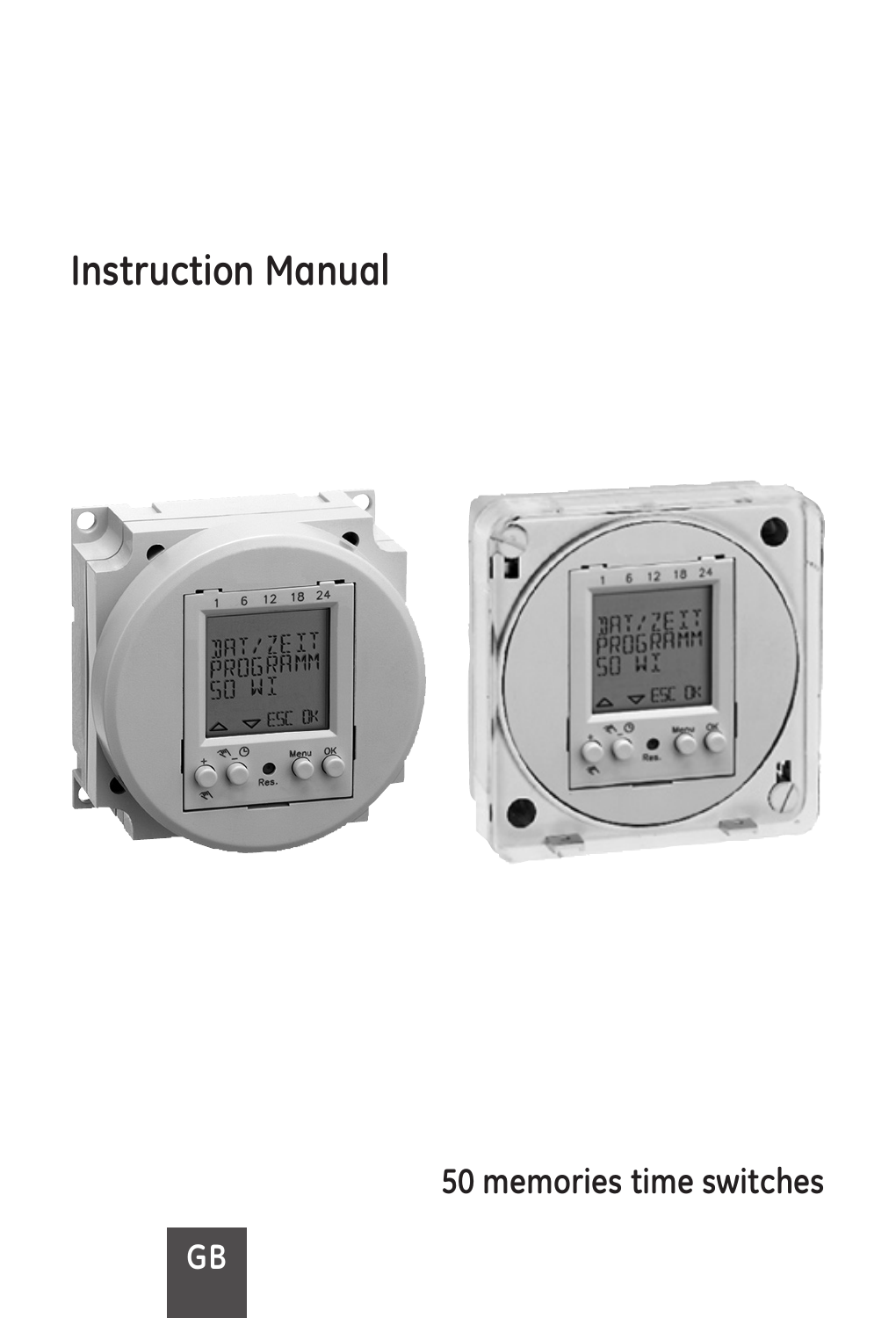

#### **Safety precautions**

- · The connection and installation of electrical devices may only be carried out by a qualified electrician.
- · Interventions in and changes to the device result in the voiding of the warranty claim.
- 
- · Observe your national regulations and the respective safety provisions. · Switch-off commands have priority over switch-on commands.



**Assembly**





**MIL 72E D150 MIL 72 D250**





#### **Connection**

MIL 72 D150 MIL 72A D150 MIL 72E D150 FMD 150



**MIL 72 D150 MIL 72A D150**





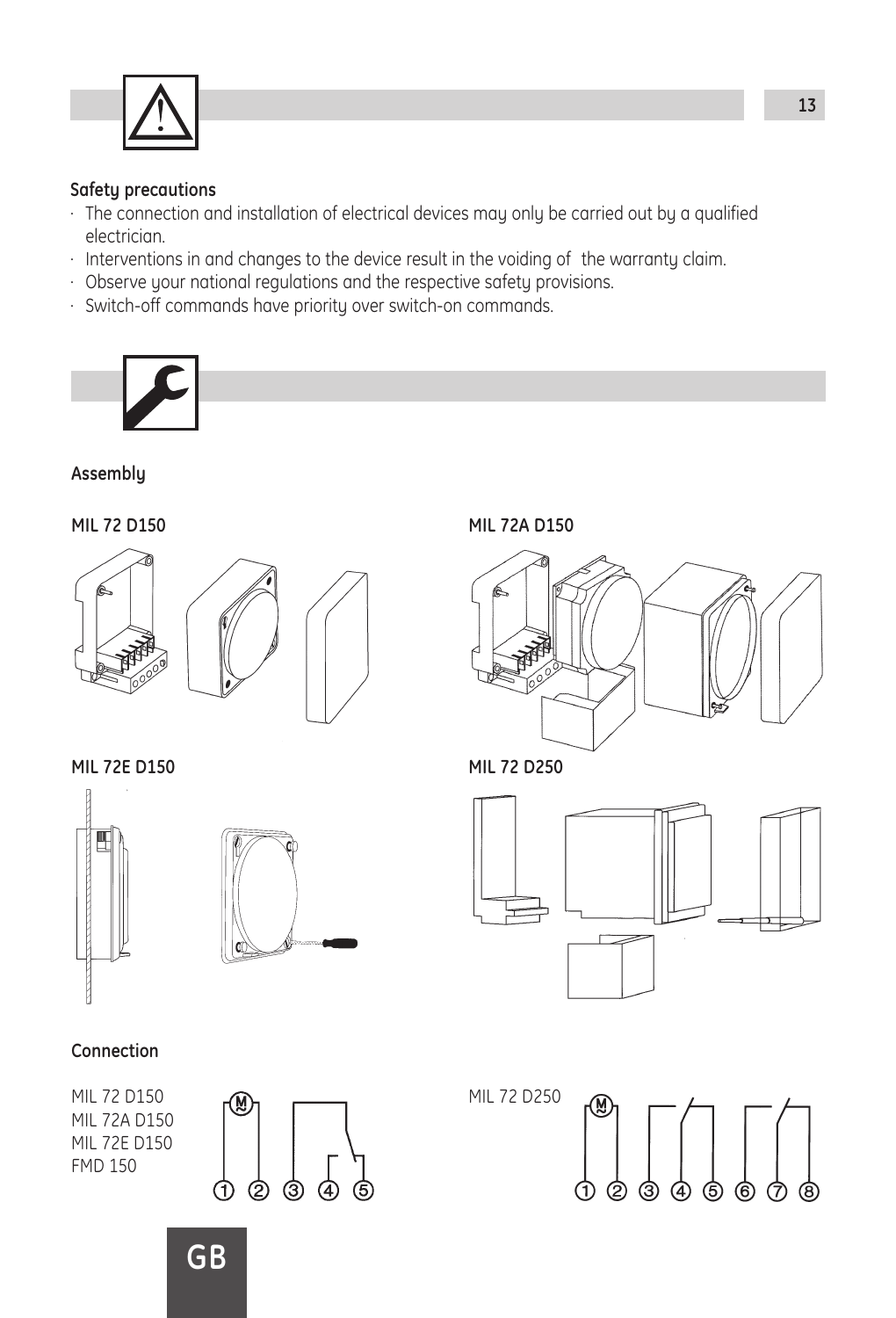**Accessory**

**MIL 72 D150**



Terminal cover 01.78.0004.6



Sealing glas - IP40 01.78.0021.6



Multi-terminal busbar, latch 01.78.0036.6

**MIL 72E D150**



**MIL 72 D250**

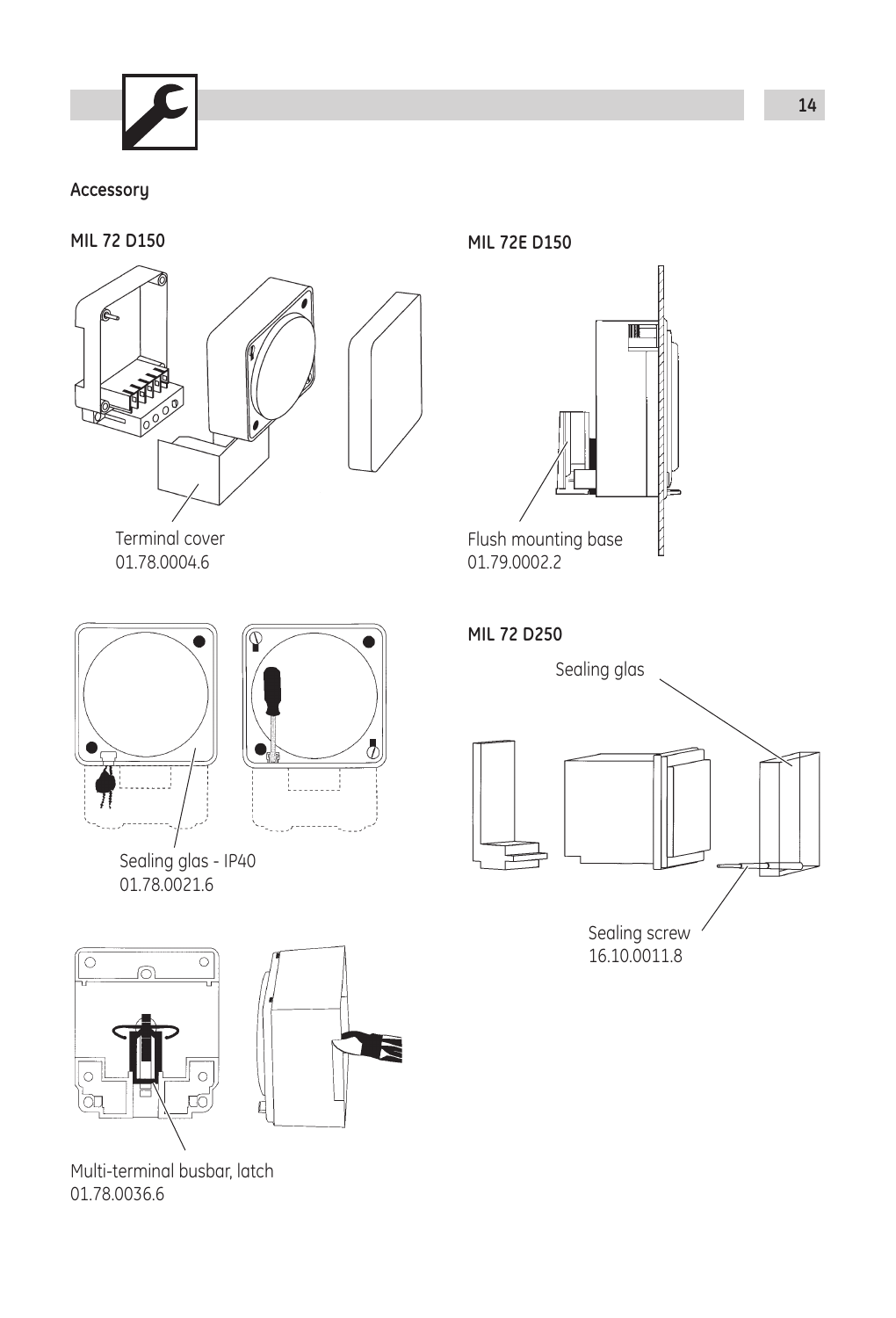OK reset



#### **General information**

- · The middle communication line shows the selectable menu item. If confirmed with **OK**, this item is activated.
- · Flashing texts or symbols require an entry.
- · If no entries are made within the next 2 minutes, the clock reverts to Auto mode.

### **Function displays of the two left-hand buttons:**<br>  $\triangle$

- scroll up in menu
- ᠸ scroll down in menu
- 冈 Select/reject suggestion
- Select/accept suggestion

Press briefly =  $+1$ 

Press and hold (approx.  $2 \sec = +5$ 

- Press briefly = -1
	- Press and hold (approx. 2 sec) = -5

#### **Display**

- **A** Function displays of the two left-hand buttons
- **B** Channel status displays
	- $= 1$  = Channel 1 ON
	- $-$  1 = Channel 1 OFF
	- Channel  $1 = C1$ , Channel  $2 = C2$
- **C** 3 communication lines for time display, menu items, entry prompts etc.
- **D** Day-of-week display
- **E** Overview of daily switching program
- **F** Display of summer/winter time
- **G** Operating voltage (permanently lit dots) Reserve power operation (dots flash)
- **H** Function displays of the two right-hand buttons

#### **Buttons**

**I** Reset

The programs are retained in the case of a reset. The date and time must be set again. Press reset button with a blunt object (pen).

- **J** Right-hand buttons
- **K** Left-hand buttons with manual switch function in Automatic mode

### **Function displays of the two right-hand buttons:**

- **Exits the Automatic mode and enters** the Programming mode
- **ESC** Press briefly = one step back Press and hold (approx. 2 sec) = return to Automatic mode
- **OK** Make selection and apply<br>**FDT** Change request in Read a
- **Change request in Read mode**
- **NO** Do not execute command
- **YES** Execute command<br> **DEI** Delete
- **DEL** Delete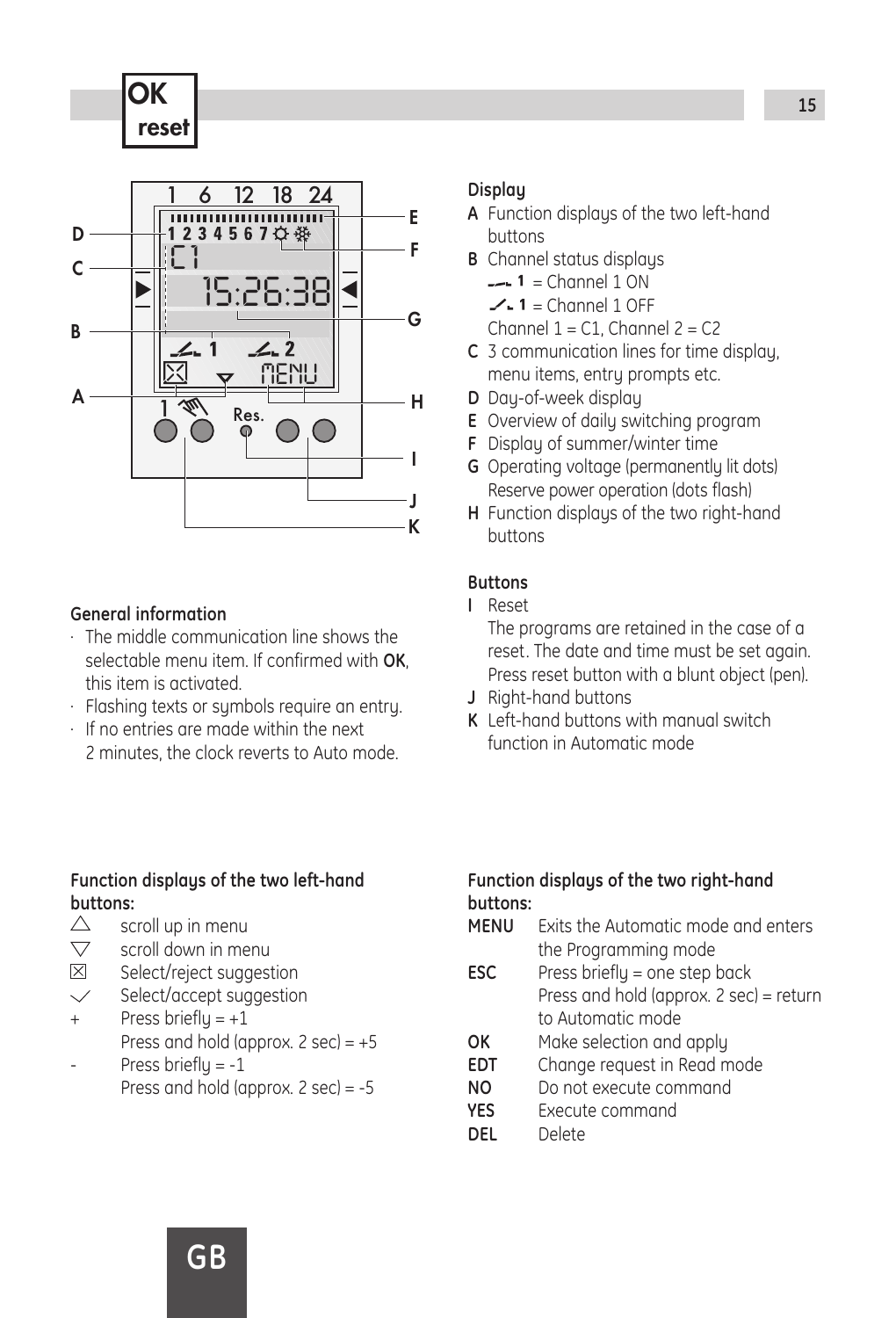1.

**Initial start-up - selection of menu language**



Auto mode with a preset time, date and the menu language English.

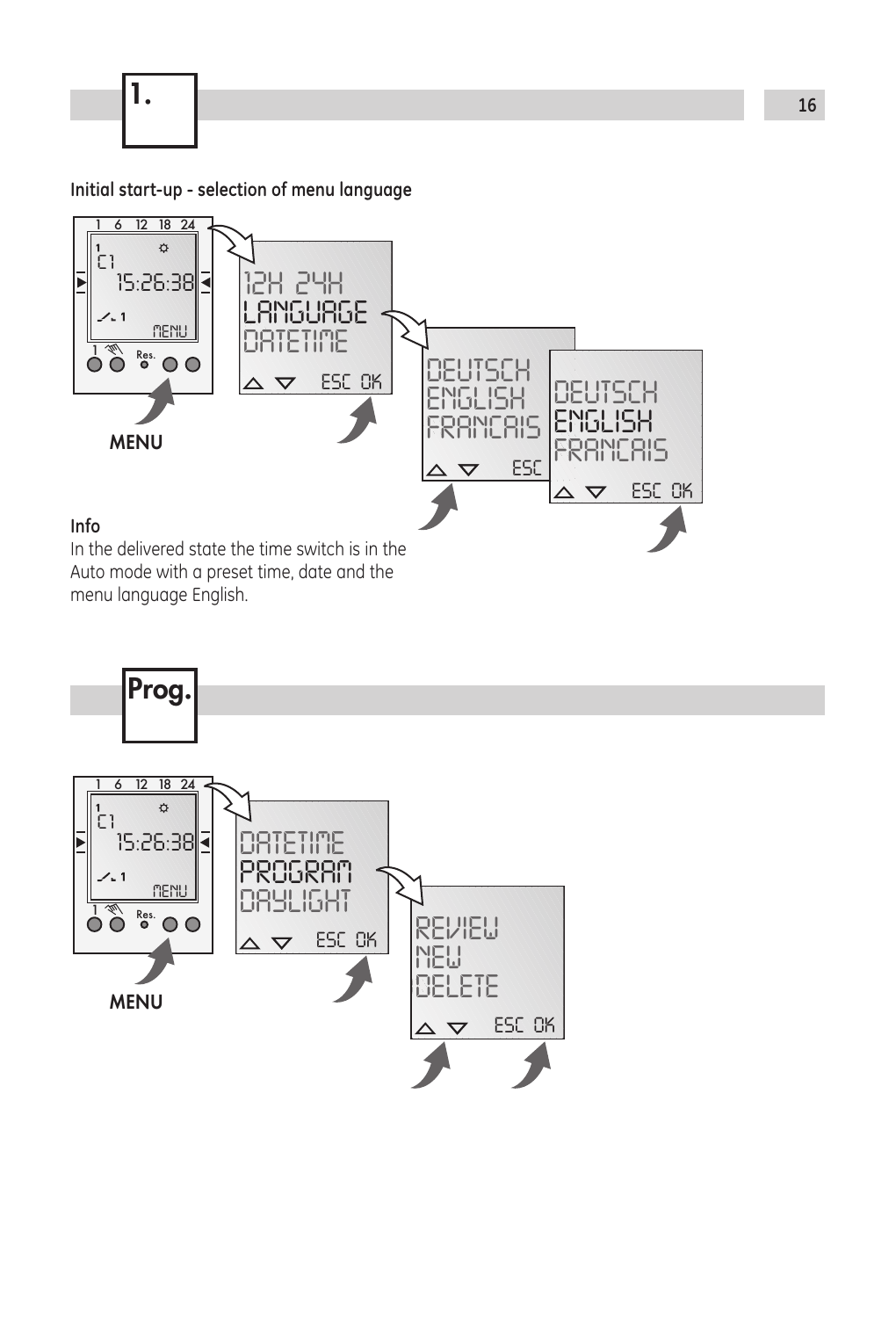## **Prog.** 2008. The contract of the contract of the contract of the contract of the contract of the contract of the contract of the contract of the contract of the contract of the contract of the contract of the contract of

#### **New program**



#### **Info**

The time switch has 50 memory spaces.

#### **Example**

ON command for channel 1 at 3 pm. OFF command at 6 pm.

- · Select NEW program and confirm with **OK**.
- · The free memory spaces are briefly displayed.
- · Select channel and confirm with **OK**.
- · Select day block or individual day (block formation as desired) and confirm with **OK**.
- · Enter hour for ON command (**+/-**) and confirm with **OK**.
- · Enter minute for ON command (**+/-**) and confirm with **OK**.
- · Enter hour for OFF command (**+/-**) and confirm with **OK**.
- · Enter minute for OFF command (**+/-**) and confirm with **OK**.
- · Program is saved.
- · Program jumps to selection REVIEW, **NEW**, DELETE. Now additional programs can be created.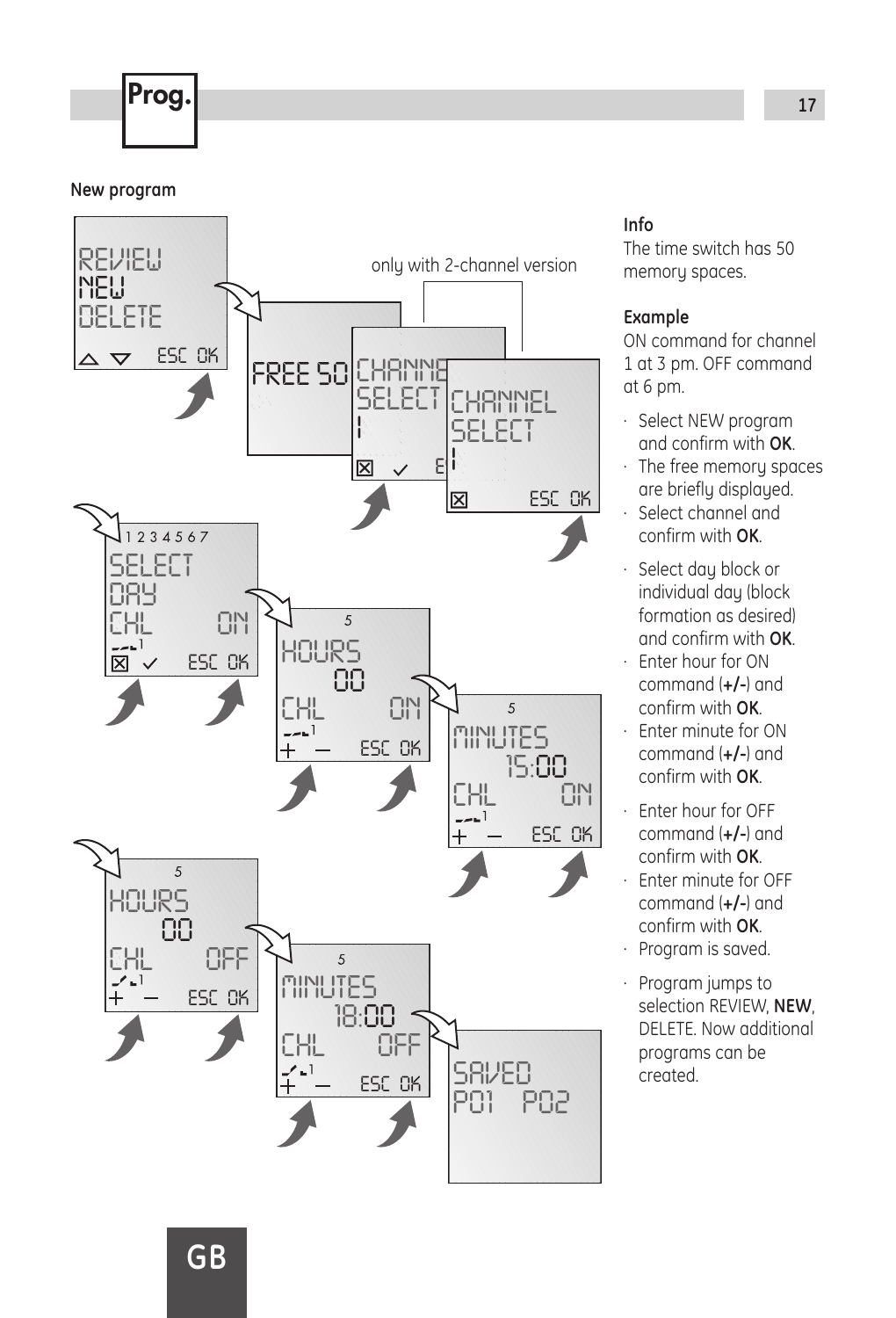# **Prog.** 2008. The contract of the contract of the contract of the contract of the contract of the contract of the contract of the contract of the contract of the contract of the contract of the contract of the contract of

#### **View, edit program**



#### **Info**

- · The program steps can be scrolled through with ▼ ▲.
- · The respective program can be edited by pressing **EDT**. The procedure is the same as when creating a new program.

#### **Delete all programs**



 *HH:MM DEL OK YES NO OK*

*CONFIRM*

*NO YES*

#### **Info**

- · It is possible to delete all programs with **YES**
- · By pressing **NO**, individual programs can be deleted.

#### **Info**

When deleting individual programs, the corresponding program steps are deleted (e.g. P01 ON and P02 OFF).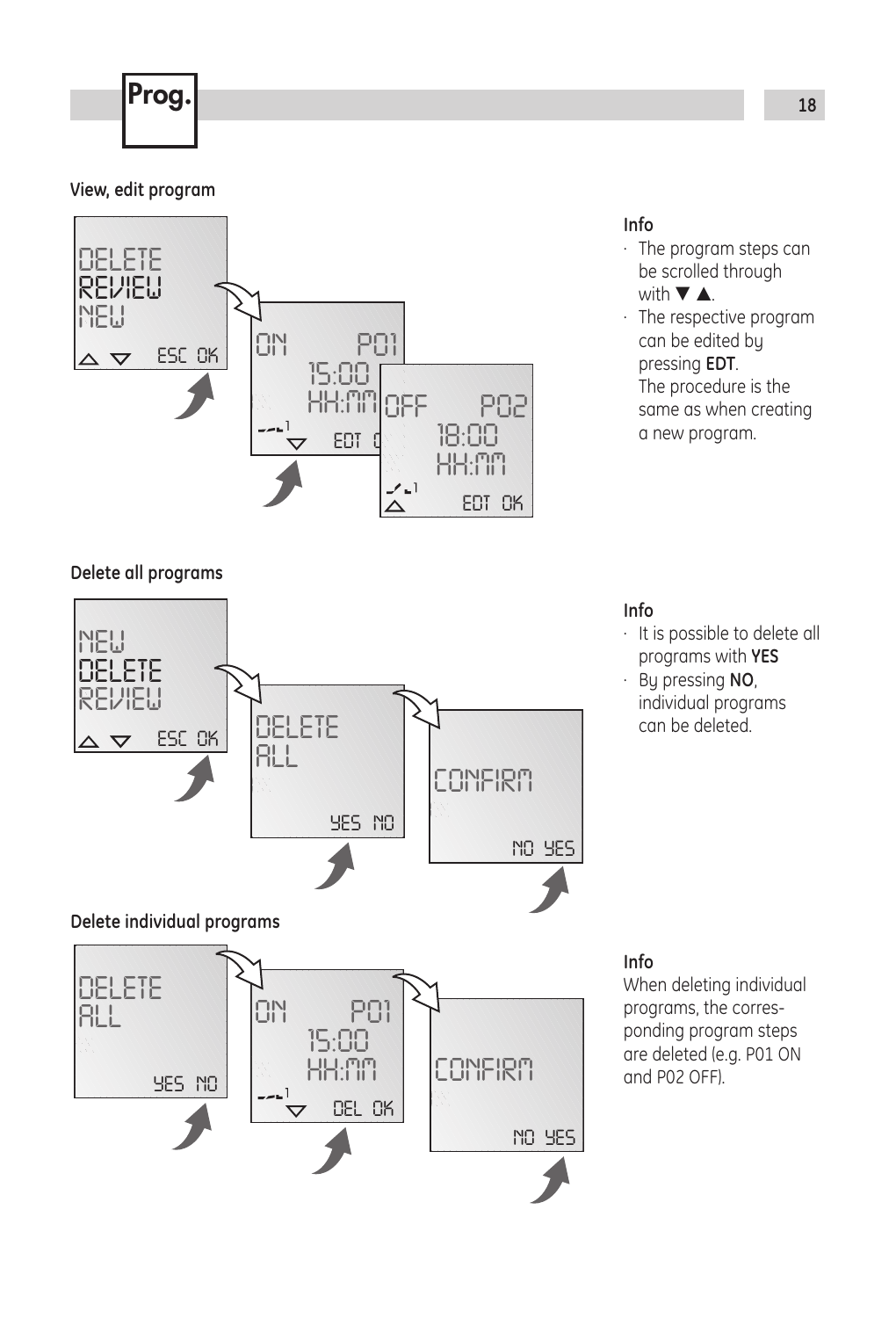#### **Set date and time**



#### **Set AM/PM (12-hour-) or 24-hour display**

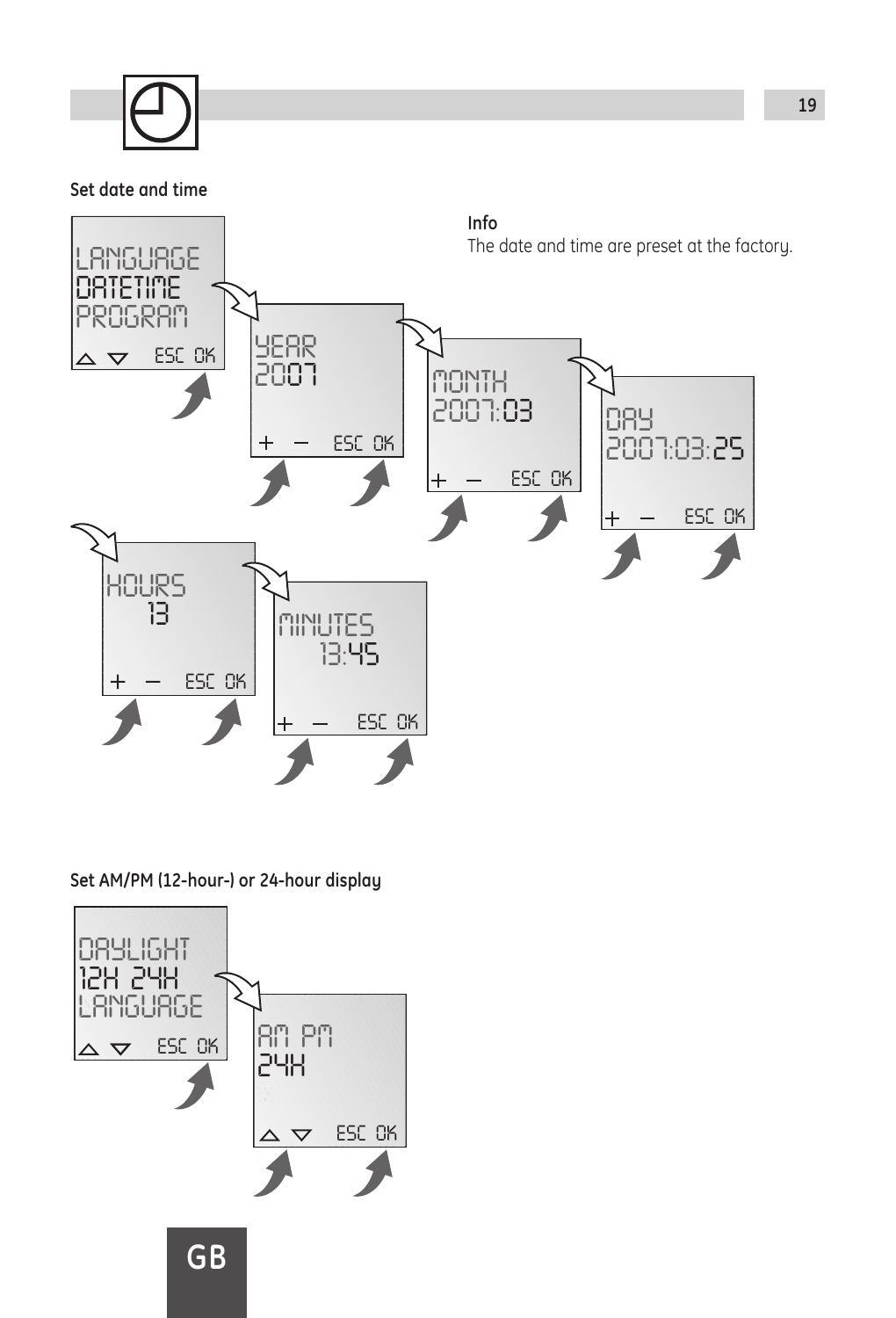#### **Switchover for summer/winter time**



#### **Info**

The following settings are possible:

#### **AUTO**

Factory presetting of the published calendar dates. This is automatically recalculated for each year.

#### **NO**

No switchover

#### **CALIBRAT**

Programming. The start date of the summer time and winter time must be entered for this purpose. The factory presetting is overwritten.

The programmed summer/ winter time is automatically recalculated for each year.

The changeover takes place on the same specified day of the week in the same week of each month.

#### **Example**

03/21 Start summer time 10/31 Start winter time